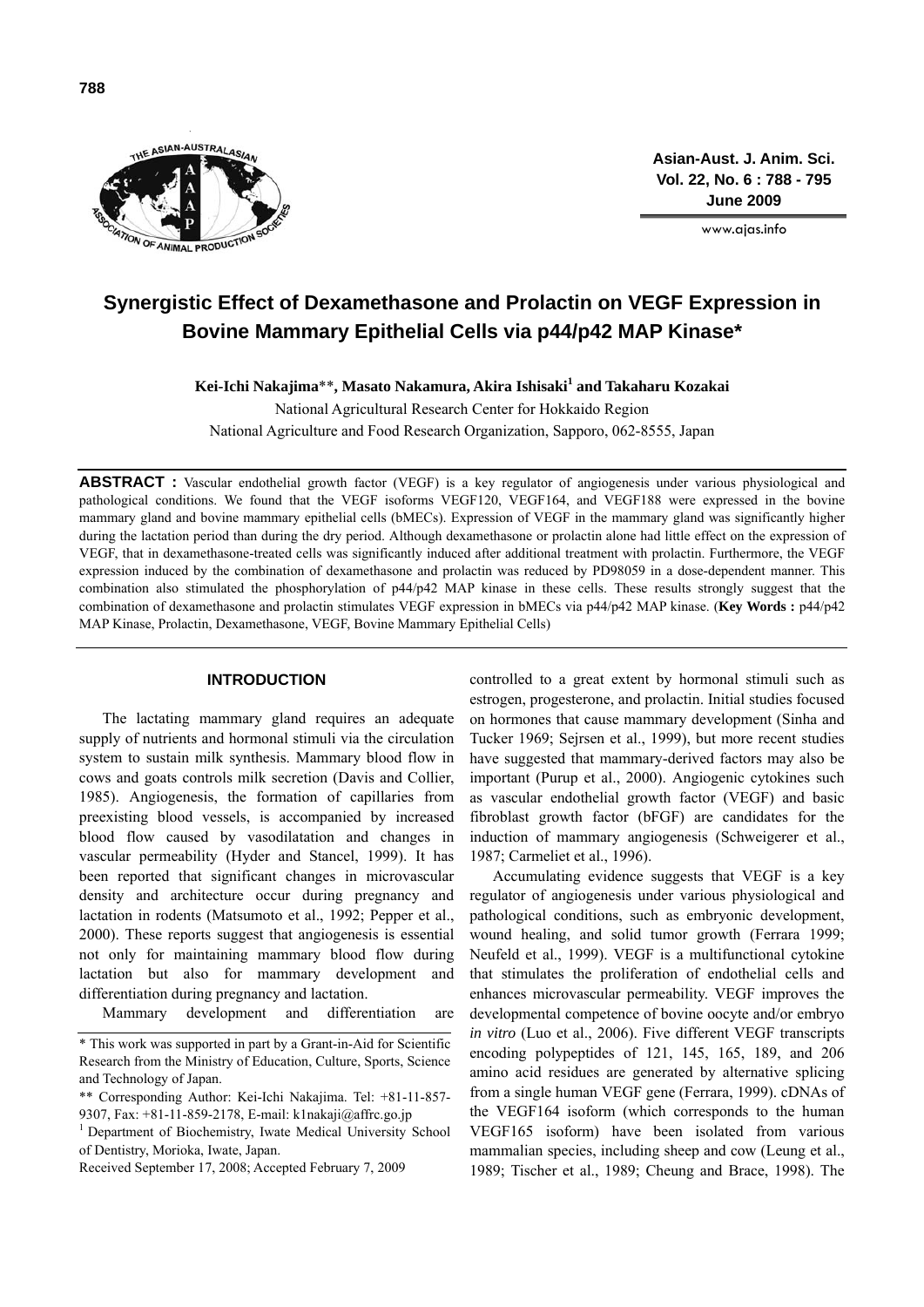mRNA expression of both VEGF120 and VEGF164 is reported to be increased in the mammary gland during pregnancy and lactation in rodents (Pepper et al., 2000; Hovey et al., 2001). Furthermore, it has been reported that inactivation of VEGF in mammary gland epithelium in mice causes inadequate lobulo-alveologenesis and epithelial differentiation during lactation, which results in decreased milk secretion and malnourishment of pups (Rossiter et al., 2007). These reports suggest that VEGF is an essential factor for the development of the mammary gland and lactation. However, few studies have been conducted on VEGF in the mammary gland of dairy cows.

In the present study, we first determined the basal gene expression levels of VEGF isoforms in the bovine mammary gland and then performed molecular cloning of these VEGF isoforms. We further investigated whether lactogenic hormones affect VEGF expression in bovine mammary epithelial cells (bMECs), and if any effect was observed, we investigated the underlying mechanism.

#### **MATERIALS AND METHODS**

#### **Materials**

Dexamethasone, bovine insulin, and ovine prolactin were obtained from Sigma Chemical Co. (USA). PD98059, SB203580, and SP600125 were obtained from Calbiochem-Novabiochem (USA). Phospho-specific p44/p42 MAP kinase antibodies and p44/p42 MAP kinase antibodies were obtained from New England BioLabs (USA). Other materials and chemicals were obtained from commercial sources. PD98059, SB203580, and SP600125 were dissolved in dimethyl sulfoxide.

## **Preparation of bovine mammary tissue and mammary epithelial cells**

The mammary glands from Holstein and Japanese Black cows were removed within 20 min of slaughter. bMECs were prepared as previously described with a few modifications (Ahn et al., 1995). In brief, mammary tissue obtained from lactating Holstein cows was dispersed in 120 U/ml collagenase (Sigma Chemical Co.). The cell suspension was filtered through a 150-μm nylon mesh filter to remove undigested tissue fragments and debris. The filtrate was then centrifuged at 80×*g* for 10 min. The centrifuged cells and cell clumps were washed twice with Dulbecco's modified Eagle's medium (DMEM, Sigma Chemical Co.) containing 10% fetal calf serum, 100 U/ml of penicillin, and 100 μg/ml of streptomycin. The cells were then seeded into uncoated, 100-mm-diameter dishes in DMEM containing 10% fetal calf serum, 5 μg/ml of insulin, 100 U/ml of penicillin, and 100 μg/ml of streptomycin, and cultured at 37°C under a humidified atmosphere of 5% carbon dioxide and 95% air. The cells were seeded on 40 mm-diameter dishes (TPP, Switzerland) at a density of  $5 \times 10^4$  cells/cm<sup>2</sup> for semiquantitative RT-PCR and western blot analysis. The medium was replaced with DMEM containing 5% fetal calf serum and 5 μg/ml of insulin, with or without 5 μg/ml of dexamethasone after reaching subconfluence. The cells were further cultured in the medium alone for 6 h and then stimulated with 5 μg/ml of ovine prolactin or the vehicle for the indicated periods. When indicated, the cells were pretreated with PD98059, SB203580, or SP600125 for 60 min before stimulation with prolactin. The experiments were performed on cells through passages 4 to 10.

# **Molecular cloning of bovine VEGF isoforms from mammary gland**

Total RNA was isolated from mammary tissue using Isogen (Nippon Gene, Japan), after which a 1-μg sample was reverse-transcribed using M-MLV reverse transcriptase (Sigma Chemical Co.) according to the manufacturer's instructions. The primers bVEGF-f1 and bVEGF-r2 were designed from the nucleotide sequence of bovine VEGF164 cDNA (GenBank accession number M32976) to amplify the coding region of all VEGF isoforms. One microliter of cDNA was amplified using the Expand High Fidelity PCR system (Roche Diagnostics, Germany) in the presence of 10 pmol of each of the forward and reverse PCR primers in a 20-μl reaction mixture. A DNA thermal cycler (Takara, Japan) was used to repeat the following cycle 28 times: 94°C for 30 s, 55°C for 30 s, and 72°C for 30 s. The PCR products were isolated by agarose gel electrophoresis, cloned into pGEM-T Easy vector (Promega, USA), and transformed into *Escherichia coli* DH5 alpha. Several independent clones harboring the amplified fragments were sequenced to eliminate the errors introduced during the PCR. The raw sequence data were assembled and corrected with Sequencher software (Genecodes, USA).

#### **Semiquantitative analysis of mRNA expression**

cDNA fragments of test genes were amplified within the linear range by PCR with GoTaq DNA Polymerase (Promega). The primer sets were bVEGF-f2 and bVEGF-r1 for VEGF and bactin-f and bactin-r for β-actin (Table 1). Amplification conditions were as follows: an initial denaturation of 94°C for 5 min followed by 22 cycles (for VEGF) of 94°C for 30 s, 58°C for 30 s, and 72°C for 30 s or 18 cycles (for β-actin) at 94°C for 30 s, 58°C for 30 s, and 72°C for 30 s. Aliquots of the PCR products were resolved on 1.5% agarose gels. The signal intensities were quantified using Scion Image software (Scion Corp., USA). The intensities of the VEGF transcripts were normalized by β-actin mRNA levels.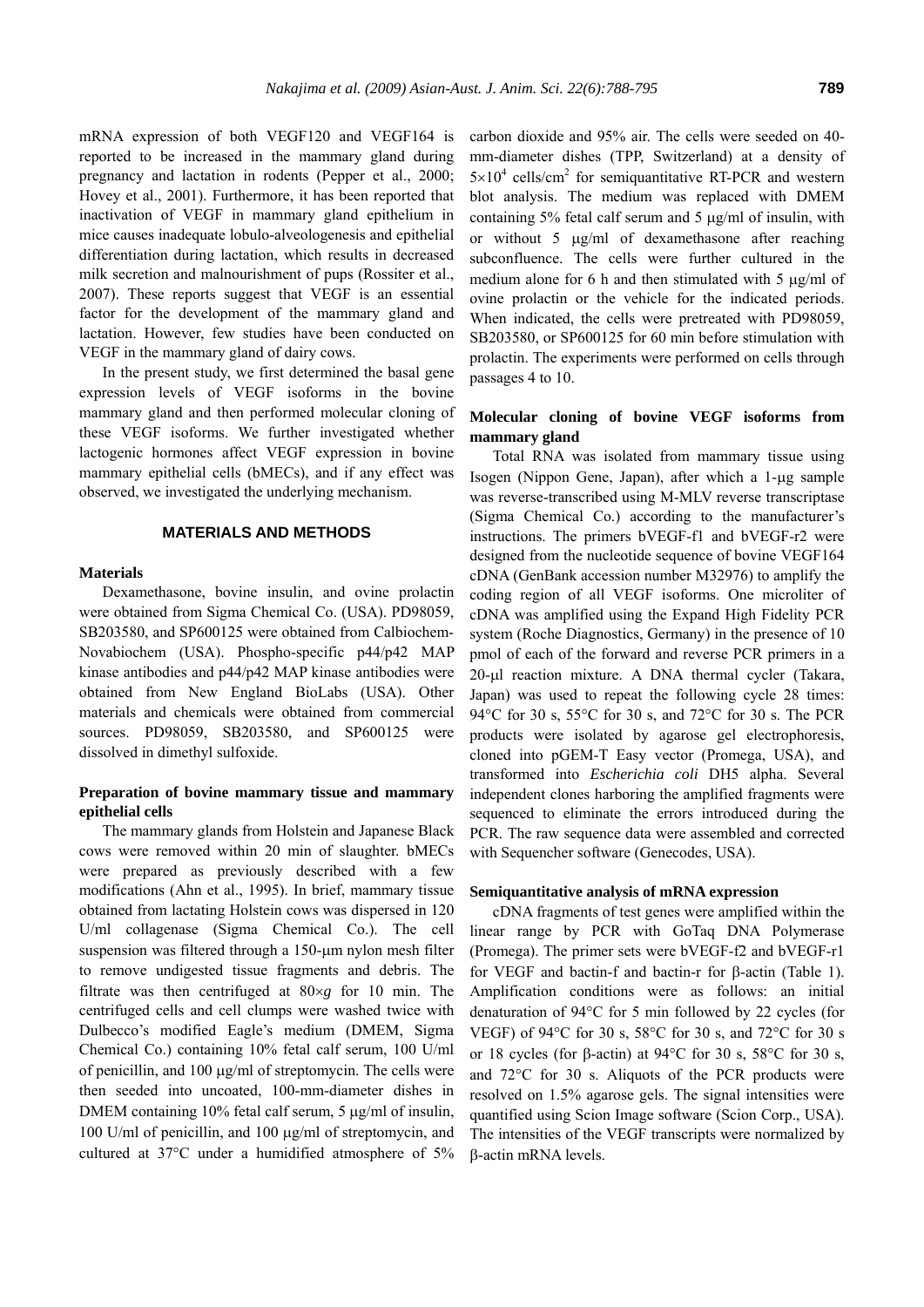| Name       | Primer sequence $(5'–3')$    | Length |
|------------|------------------------------|--------|
| bVEGF-f1   | ATGAACTTTCTGCTCTCTTGGG       | 22 mer |
| bVEGF-f2   | CTTCACCATGCCAAGTGGTCC        | 21 mer |
| bVEGF-f3   | ACGAAAGTCTGGAGTGTG           | 18 mer |
| bVEGF-r1   | GCTCATCTCTCCTATGTGCTGG       | 22 mer |
| $bVEGF-r2$ | <b>TCACCGCCTCGGCTTGTCACA</b> | 21 mer |
| bactin-f   | TGGACTTCGAGCAGGAGATG         | 20 mer |
| bactin-r   | CCGCCGGACAGCACCGTGTT         | 20 mer |

**Table 1.** Sequences of primers used in PCR

## **Western blot analysis of p44/p42 MAP kinases**

The cells were washed twice with phosphate-buffered saline; resuspended in a lysis buffer containing 62.5 mM Tris/Cl (pH 6.8), 2% sodium dodecyl sulfate (SDS), 50 mM dithiothreitol, and 10% glycerol; and boiled for 10 min. Equal amounts of total protein from each cell lysate were loaded, electrophoresed on an SDS-polyacrylamide gel (10%), and transferred onto PVDF membranes (Millipore, USA) by semi-dry blotting. Western blotting was performed using phospho-specific p44/p42 MAP kinase antibodies and p44/p42 MAP kinase antibodies. The signal intensities were quantified using Scion Image software. The intensities of prolactin-induced phosphorylation signals for each lane were normalized by those of the total expression of proteins. The histograms show the fold increase in levels of phosphop44/p42 MAP kinase in each cell versus those of unstimulated cells.

#### **Statistical analysis**

The mean values were analyzed by unpaired *t*-test (Student's *t*-test) or one-way analysis of variance (ANOVA) followed by Bonferroni's test. Differences were considered significant at  $p<0.05$ .

#### **RESULTS**

#### **Expression of VEGF mRNAs in bovine mammary gland**

Analysis of the VEGF transcripts by RT-PCR with the bVEGF-f3 and bVEGF-r2 primers showed that mammary glands from both Holstein and Japanese Black cows



**Figure 1.** mRNA expression and molecular cloning of VEGF isoforms in bovine mammary gland. A: Expression analysis of VEGF isoforms in bovine mammary gland. All mammalian VEGF isoforms are known to share exons 1-5 and 8. RT-PCR was performed with primers (bVEGF-f3 and bVEGF-r2) that can amplify all VEGF isoforms. Aliquots of the PCR products were resolved on 4% acrylamide gels. Lane 1, RNA of mammary gland from Japanese Black cow; lane 2, RNA of mammary gland from Holstein cow; lane 3, RNA of cultured bovine mammary epithelial cells from lactating Holstein cow; lanes 4-6, plasmid DNA containing cloned bovine VEGF120, 164, and 188, respectively; lane 7, RNA of mammary gland from Holstein cow without RT (negative control); lane 8, molecular weight marker. B: Schematic representation of bovine VEGF188. The arrows represent the primers used for the PCR analysis. C: Nucleotide and deduced amino acid sequence of exon 6 of bovine VEGF188 (GenBank accession number AB450824). The amino acid residue different from exon 6 of human VEGF189 is underlined.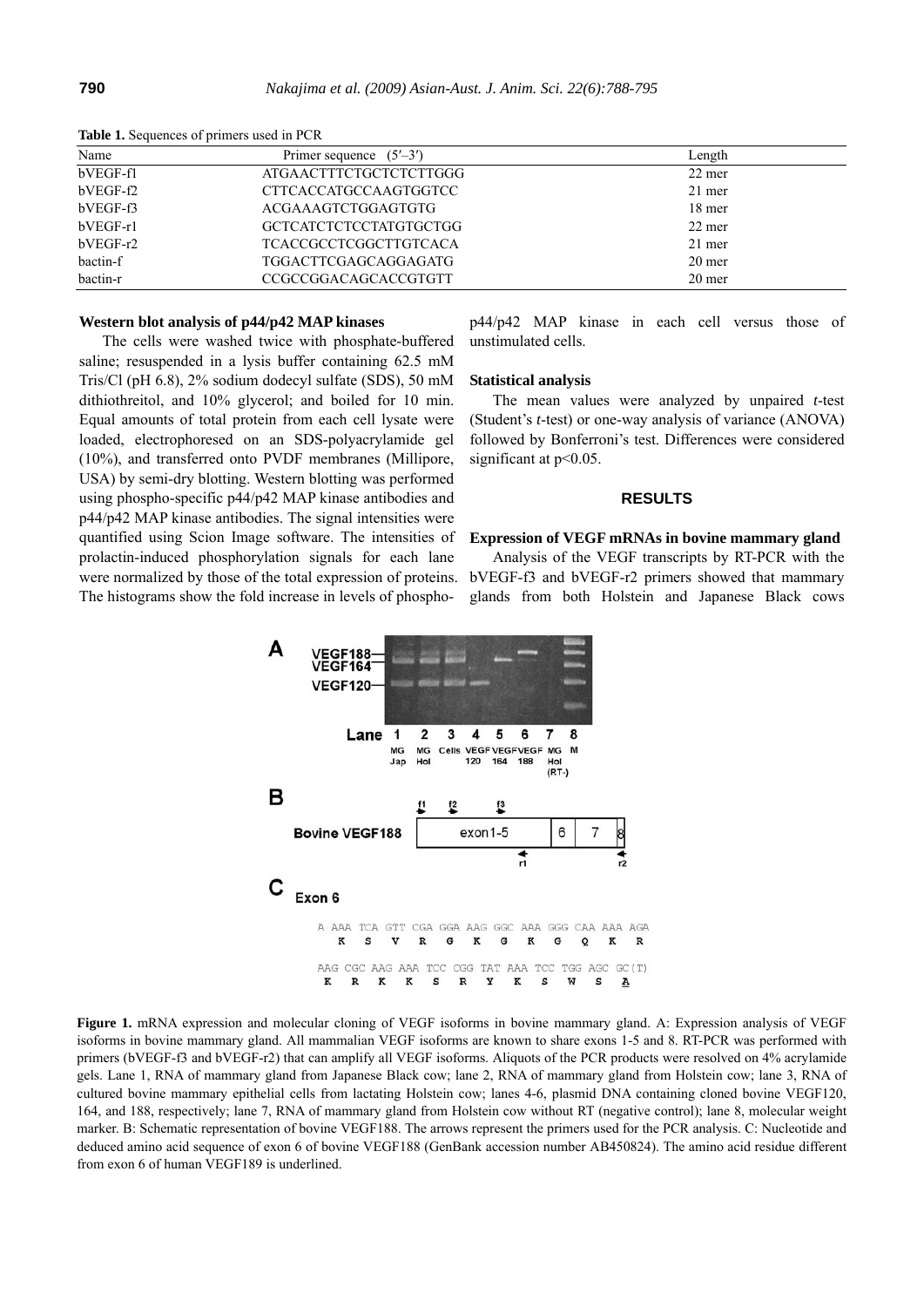

**Figure 2.** Alteration of VEGF mRNA expression in bovine mammary gland and bMECs. Semiquantitative RT-PCR was performed using the primers bVEGF-f2 and bVEGF-r1 (Table 1). A: Comparison of VEGF expression in mammary glands of Holstein cows during lactation and dry periods. Data are means $\pm$ SD for 3 cows per group and expressed as the ratio of VEGF mRNA relative to β-actin mRNA (dry period = 1.0).  $*$  indicates a significant difference at  $p$ <0.05. B: Effects of lactogenic hormones on VEGF expression in bMECs. The cultured cells were pretreated with 5 μg/ml of dexamethasone or the vehicle for 48 h, and further cultured in the medium alone for 6 h. The cells were then stimulated with 5 μg/ml of prolactin or the vehicle for 8 (lane 4) or 16 h (lanes 1, 2, 3, and 5). Total RNA was isolated from dishes prepared in triplicate, and the relative expression of VEGF mRNA was determined by RT-PCR.  $*$  p<0.05 when compared with the value of the unstimulated cells.

predominantly expressed the VEGF120 and VEGF164 isoforms and weakly expressed the VEGF188 isoform (Figure 1A). bMECs from lactating Holstein cows expressed the same isoforms. No reaction product was seen in the negative control samples lacking cDNA.

We next performed molecular cloning of the entire coding regions of the VEGF isoforms expressed in the bovine mammary gland. Because all mammalian VEGF isoforms are known to share exons 1-5 and 8, the bVEGFf1 and bVEGF-r2 primers were used in RT-PCR experiments with Holstein mammary gland RNA samples as the template. We isolated cDNAs for three VEGF isoforms: VEGF120, VEGF164, and VEGF188. Sequencing analysis showed VEGF164 to be identical to that cloned from folliculostellate cells, as reported by Leung et al. (1989) (accession No M32976). DNA sequences of the coding regions of bovine VEGF188 and VEGF120 were not found in public databases, and we deposited the nucleotide sequences in the DDBJ, GenBank, and EMBL databases under Accession Nos. AB450824 and AB455252, respectively. As reported for human VEGF189, bovine VEGF188 contained a highly basic 24-amino acid insertion derived from exon 6 (Leung et al., 1989), though with a Val to Ala substitution for the last amino acid (Figure 1B and C).

The results of the densitometric analysis of VEGF mRNA expression by RT-PCR in the mammary glands of cows during the lactation and dry periods are shown in Figure 2A. Compared with that during the dry period, the expression of VEGF was significantly higher during the lactation period (100-200 days after parturition).

## **Lactogenic hormones stimulated VEGF expression in bMECs**

To determine the effect of lactogenic hormones on the expression levels of VEGF, bMECs were treated with prolactin and dexamethasone. Although dexamethasone or prolactin alone had little effect on the expression of VEGF, that in dexamethasone-treated cells was significantly increased after additional treatment with prolactin (Figure 2B).

# **Effects of PD98059, SB203580, or SP600125 on lactogenic hormone-induced VEGF expression in bMECs**

To investigate the involvement of members of the MAP kinase family in lactogenic hormone-induced VEGF expression in bMECs, we examined the effect of specific inhibitors of MAP kinases or MAP kinase kinase on VEGF expression. Prolactin-induced VEGF expression after dexamethasone treatment was significantly reduced by PD98059, an inhibitor of upstream kinase that activates p44/p42 MAP kinase (MEK) (Alessi et al., 1995), but not by SB203580, an inhibitor of p38 MAP kinase (Cuenda et al., 1995), or SP600125, a specific inhibitor of stressactivated protein kinase (SAPK)/c-*Jun N*-terminal kinase (JNK) (Bennett et al., 2001) (Figure 3A). On the other hand, SP600125 significantly enhanced VEGF expression in the cells not treated with dexamethasone (Figure 3B).

## **Dose-dependent effect of MEK inhibitor on the VEGF expression induced by the combination of dexamethasone and prolactin in bMECs**

To further investigate the involvement of p44/p42 MAP kinase in the VEGF expression induced by the combination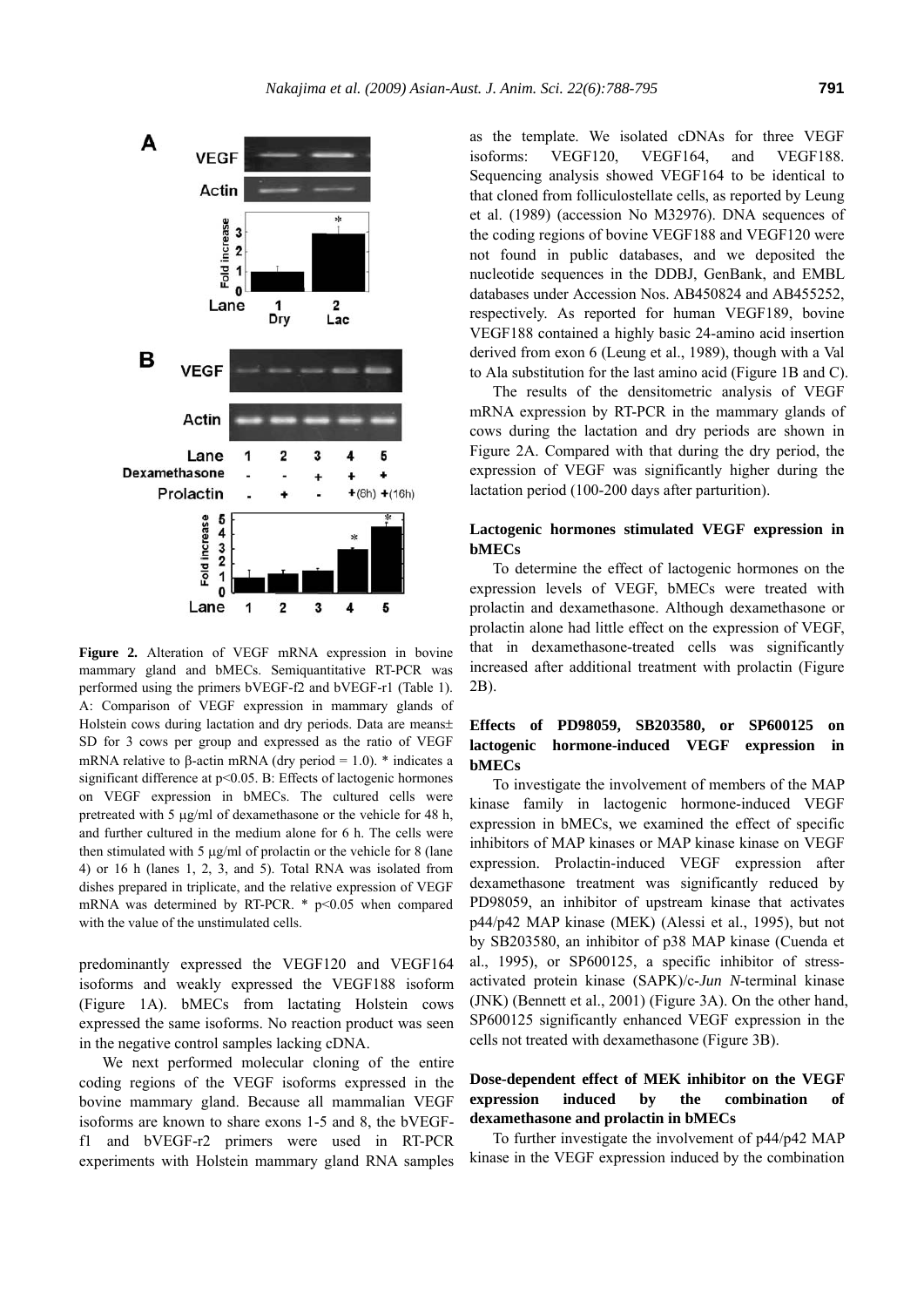

**Figure 3.** Effects of PD98059, SB203580, or SP600125 on prolactin-induced VEGF expression in bMECs. The cultured cells were pretreated with 5 μg/ml of dexamethasone (A) or vehicle (B) for 48 h and further cultured in the medium alone for 6 h. The cells were then incubated for 16 h in the presence of prolactin (5 μg/ml) or vehicle, with or without PD98059, SB203580, or SP600125 (each, 10  $\mu$ M). One of the inhibitors was added to the culture 60 min before prolactin treatment. Total RNA was isolated from dishes prepared in triplicate, and the relative expression of VEGF mRNA was determined by RT-PCR.  $*$  p<0.05 when compared with the value of vehicle.  $\uparrow$  p<0.05 when compared with the value of prolactin alone.

of dexamethasone and prolactin in bMECs, we next examined the dose-dependent effect of PD98059. As shown in Figure 4A, PD98059 reduced the VEGF expression induced by this combination in a dose-dependent manner. Furthermore, we found that U0126, another inhibitor of MEK, also reduced VEGF expression by the combination of dexamethasone and prolactin (data not shown).



**Figure 4.** Involvement of p44/p42 MAP kinase in the VEGF expression induced by the combination of dexamethasone and prolactin in bMECs. A: Effect of PD98059 on mRNA expression of VEGF in bMECs. The cultured cells were pretreated with 5 μg/ml of dexamethasone for 48 h and further cultured in the medium alone for 6 h. The cells were then stimulated with 5 μg/ml of prolactin or vehicle for 16 h. Indicated doses of PD98059 or vehicle were added to the culture 60 min before prolactin treatment. Total RNA was isolated from dishes prepared in triplicate, and the relative expression of VEGF mRNA was determined by RT-PCR. Each value represents mean±SD of triplicate determinations.  $*$  p<0.05 when compared with the value of vehicle.  $\dagger$  p<0.05 when compared with the value of prolactin alone. B: Effect of prolactin on phosphorylation of p44/p42 MAP kinase in bMECs. The cultured cells were incubated with 5 μg/ml of prolactin for the indicated periods. The cell extracts were subjected to SDS-polyacrylamide gel electrophoresis with subsequent western blot analysis with antibodies against phosphospecific p44/p42 MAP kinase or p44/p42 MAP kinase. Similar results were obtained with two additional and different cell preparations.

# **Effect of combination of dexamethasone and prolactin on phosphorylation of p44/p42 MAP kinase in bMECs**

To confirm the involvement of p44/p42 MAP kinase in the VEGF expression induced by the combination of dexamethasone and prolactin, we investigated whether this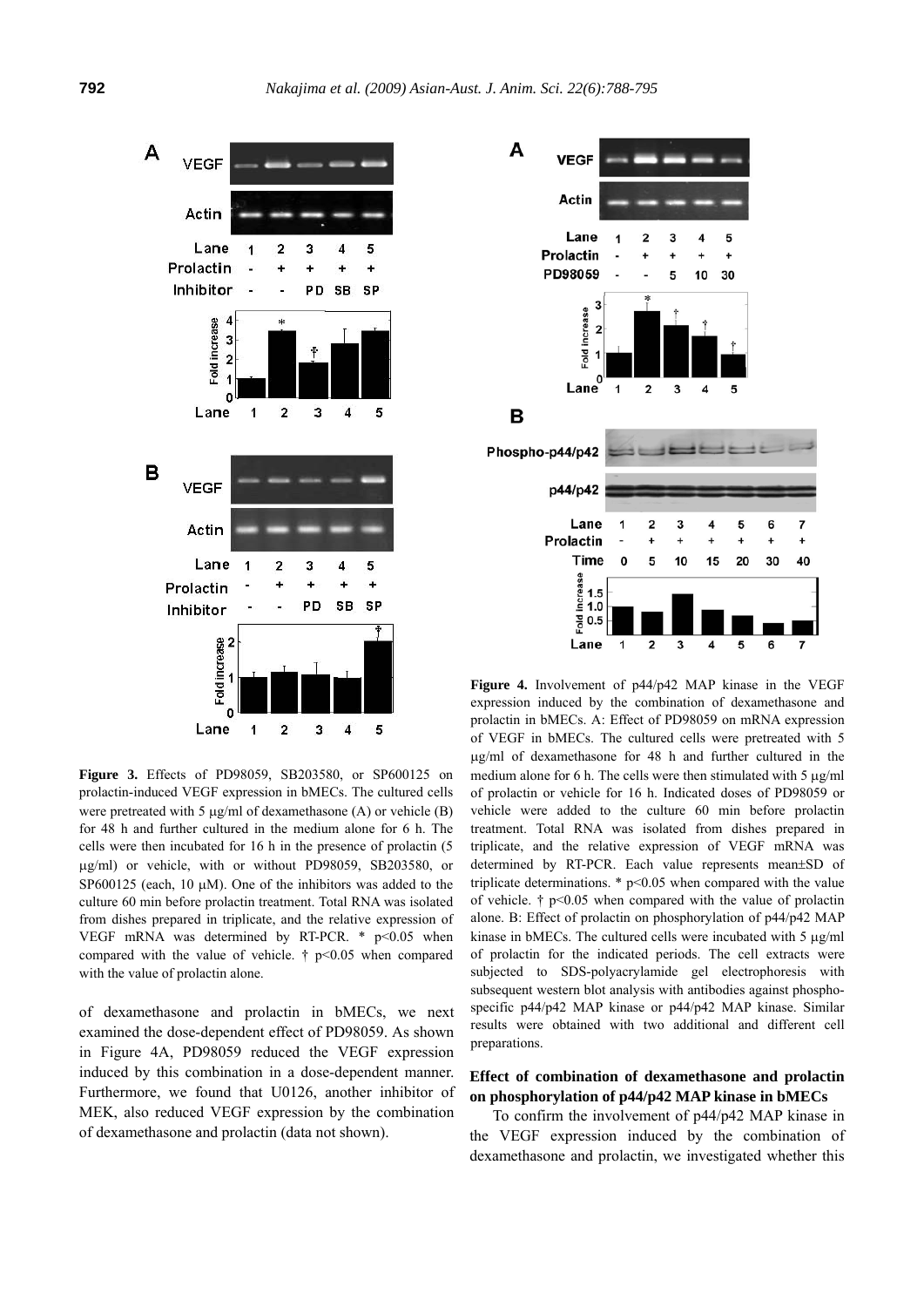combination phosphorylates p44/p42 MAP kinase in bMECs. As shown in Figure 4B, prolactin induced rapid phosphorylation of p44/p42 MAP kinase in bMECs treated with dexamethasone after 10 min; the phosphorylation level was about 1.5-fold that of unstimulated cells. Moreover, p44/p42 MAP kinase was then rapidly dephosphorylated. The total amount of p44/p42 MAP kinase was not affected by prolactin.

## **DISCUSSION**

It has been reported that cultured human MECs from colostrum express the VEGF121, 165, and 189 isoform mRNAs as shown here (Nishimura et al., 2002). In contrast, HC11 mouse mammary epithelial cells express only mRNA for VEGF120 and VEGF164. Furthermore, VEGF188 expression is decreased during pregnancy and is undetectable during lactation in mouse mammary glands (Hovey et al., 2001). The major functional difference between the various VEGF isoforms is their ability to bind to heparin. Although the three shorter isoforms are mainly diffusible, the two longer ones (VEGF189 and VEGF206) are sequestered in the extracellular matrix after secretion (Houck et al., 1992; Park et al., 1993) and are activated after proteolysis by plasmin and urokinase (Houck et al., 1992; Plouët et al., 1997). Thus, it is likely that the speciesspecific expression of VEGF isoforms reflects some differences in the angiogenesis system of mammary glands between humans, cattle, and mice.

In dairy cows, the serum concentration of prolactin increases dramatically a few days prepartum, peaks at parturition, and then gradually declines (Akers et al., 1981). The serum concentration of glucocorticoid also peaks at parturition (Edgerton and Hafs, 1973; Smith et al., 1973). However, serum glucocorticoid levels undergo little change as lactation advances (Koprowski and Tucker, 1973a). This is not the case for prolactin, the serum concentration of which increases during lactation in response to stimuli associated with milking; this response is largest at around 8 weeks of lactation, and gradually decreases thereafter (Koprowski and Tucker, 1973b). Synergistic effects of prolactin and glucocorticoid hormones are important for mammary development and differentiation, and for milk protein gene expression. For example, it has been reported that prolactin and cortisol synergistically induce  $\alpha$ lactalbumin secretion in bovine mammary tissue cultured *in vitro* (Goodman et al., 1983). Furthermore, while the accumulation of β-casein mRNA in bMECs is increased by prolactin, it is increased to a greater extent by a combination of prolactin and hydrocortisone (Choi et al., 1988). In the present study, we showed that the induction of VEGF expression in bMECs requires both prolactin and dexamethasone. This suggests that a synergistic effect of prolactin and glucocorticoid hormones will also be important for mammary angiogenesis.

Goldhar et al. (2005) have reported that prolactin stimulates VEGF gene expression in HC11 cells and Nb2 rat lymphoma cells. Similar to their results, we showed here by semiquantitative RT-PCR that prolactin stimulated VEGF expression in bMECs after treatment with dexamethasone. Prolactin signaling evoked mainly the signal transducer and activator of transcription (STAT) and MAP kinase pathways. In addition, it has been reported that the expression and secretion of VEGF is increased through the activation of MAP kinase in various cells (Berra et al., 2000; Kanno et al., 2004; Nakajima et al., 2006). Therefore, we next investigated the effects of specific inhibitors of MAP kinase or MAP kinase kinase on prolactin-induced VEGF expression. We showed that PD98059 significantly reduced the VEGF expression induced by the combination of dexamethasone and prolactin. We also found that this combination phosphorylated p44/p42 MAP kinase in bMECs. It is known that MAP kinases are activated by phosphorylation of tyrosine and threonine residues by dual specificity MAP kinase kinase (Raingeaud et al., 1995). Therefore, it is most likely that VEGF expression induced by this combination is mainly regulated by p44/p42 MAP kinase in bMECs. We also showed that SP600125 enhanced VEGF expression in bMECs without dexamethasone treatment, and that dexamethasone treatment altered the response of these cells to prolactin (Figures 2 and 3). It has been reported that prolactin stimulates SAPK/JNK activity in Nb2 cells (Schwertfeger et al., 2000) and PC12 pheochromocytoma cells (Cheng et al., 2000). In addition, it has been reported that prolactin stimulates rapid activation of SAPK/JNK in bMECs transfected with the long form of the prolactin receptor and that treatment of these cells with dexamethasone inhibits activation of SAPK/JNK (Olazabal et al., 2000). Taking these reports into account, it is likely that SAPK/JNK activation represses VEGF expression in bMECs and that this repression is suppressed by dexamethasone. Further investigation is required to clarify the in-depth roles of SAPK/JNK in the expression of VEGF in bMECs.

In summary, we found that the VEGF isoforms VEGF120, VEGF164, and VEGF188 are expressed in the bovine mammary gland and bMECs. After treatment with dexamethasone, prolactin induced VEGF expression in bMECs, and this effect was mainly mediated via p44/p42 MAP kinase.

#### **ACKNOWLEDGMENTS**

This work was supported in part by a Grant-in-Aid for Scientific Research (18780220) from the Ministry of Education, Culture, Sports, Science and Technology of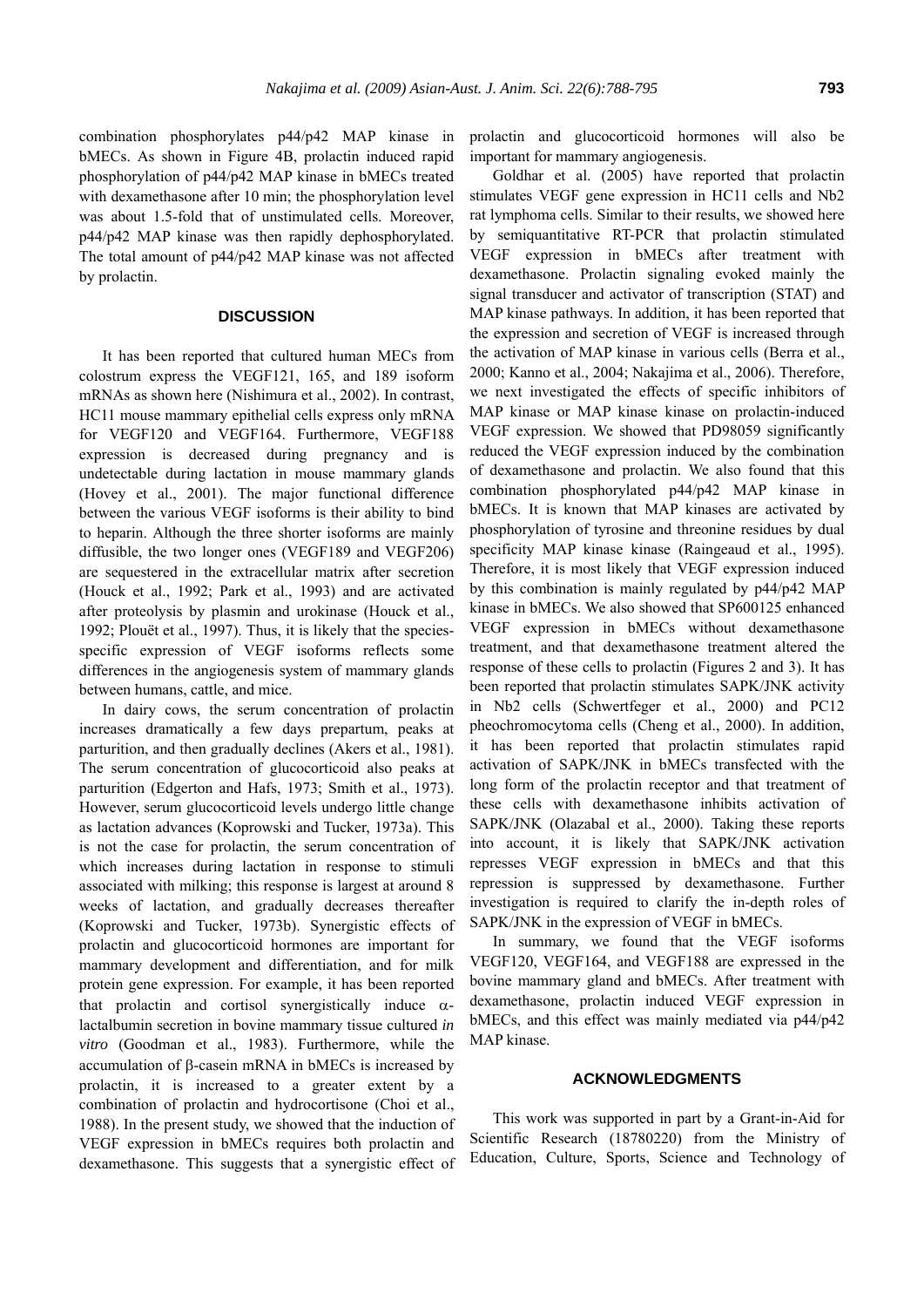Japan. We are grateful to the staff of the Research Support Center in our institute for animal management and to Asami Kawamura for technical assistance.

### **REFERENCES**

- Ahn, J.Y., N. Aoki, T. Adachi, Y. Mizuno, R. Nakamura and T. Matsuda. 1995. Isolation and culture of bovine mammary epithelial cells and establishment of gene transfection conditions in the cells. Biosci. Biotechnol. Biochem. 59:59-64.
- Akers, R. M., D. E. Bauman, A. V. Capuco, G. T. Goodman and H. A. Tucker. 1981. Prolactin regulation of milk secretion and biochemical differentiation of mammary epithelial cells in periparturient cows. Endocrinology 109:23-30.
- Alessi, D. R., A. Cuenda, P. Cohen, D. T. Dudley and A. R. Saltiel. 1995. PD 098059 is a specific inhibitor of the activation of mitogen-activated protein kinase kinase *in vitro* and *in vivo*. J. Biol. Chem. 270:27489-27494.
- Bennett, B. L., D. T. Sasaki, B. W. Murray, E. C. O'Leary, S. T. Sakata, W. Xu, J. C. Leisten, A. Motiwala, S. Pierce, Y. Satoh, S. S. Bhagwat, A. M. Manning and D. W. Anderson. 2001. SP600125, an anthrapyrazolone inhibitor of Jun N-terminal kinase. Proc. Natl. Acad. Sci. USA. 98:13681-13686.
- Berra, E., G. Pagès and J. Pouysségur. 2000. MAP kinases and hypoxia in the control of VEGF expression. Cancer Metastasis Rev. 19:139-145.
- Carmeliet, P., V. Ferreira, G. Breier, S. Pollefeyt, L. Kieckens, M. Gertsenstein, M. Fahrig, A. Vandenhoeck, K. Harpal, C. Eberhardt, C. Declercq, J. Pawling, L. Moons, D. Collen, W. Risau and A. Nagy. 1996. Abnormal blood vessel development and lethality in embryos lacking a single VEGF allele. Nature 380:435-439.
- Cheng, Y., I. Zhizhin, R. L. Perlman and D. Mangoura. 2000. Prolactin-induced cell proliferation in PC12 cells depends on JNK but not ERK activation. J. Biol. Chem. 275:23326-23332.
- Cheung, C. Y. and R. A. Brace. 1998. Ovine vascular endothelial growth factor: nucleotide sequence and expression in fetal tissues. Growth Factors 16:11-22.
- Choi, Y. J., W. L. Keller, I. E. Berg, C. S. Park and A. G. Mackinlay. 1988. Casein gene expression in bovine mammary gland. J. Dairy Sci. 71:2898-2903.
- Cuenda, A., J. Rouse, Y. N. Doza, R. Meier, P. Cohen, T. F. Gallagher, P. R. Young and J. C. Lee. 1995. SB 203580 is a specific inhibitor of a MAP kinase homologue which is stimulated by cellular stresses and interleukin-1. FEBS Lett. 364:229-233.
- Davis, S.R. and R.J. Collier. 1985. Mammary blood flow and regulation of substrate supply for milk synthesis. J. Dairy Sci. 68:1041–1058.
- Edgerton, L. A. and H. D. Hafs. 1973. Serum luteinizing hormone, prolactin, glucocorticoid, and progestin in dairy cows from calving to gestation. J. Dairy Sci. 56:451-458.
- Ferrara, N. 1999. Molecular and biological properties of vascular endothelial growth factor. J. Mol. Med. 77:27-543.
- Goldhar, A. S., B. K. Vonderhaar, J. F. Trott and R. C. Hovey. 2005. Prolactin-induced expression of vascular endothelial growth factor via Egr-1. Mol. Cell. Endocrinol. 232:9-19.
- Goodman, G. T., R. M. Akers, K. H. Friderici and H. A. Tucker. 1983. Hormonal regulation of alpha-lactalbumin secretion from bovine mammary tissue cultured *in vitro*. Endocrinology 112:1324-1330.
- Houck, K. A., D. W. Leung, A. M. Rowland, J. Winer and N. Ferrara. 1992. Dual regulation of vascular endothelial growth factor bioavailability by genetic and proteolytic mechanisms. J. Biol. Chem. 267:26031-26037.
- Hovey, R. C., A. S. Goldhar, J. Baffi and B. K. Vonderhaar. 2001. Transcriptional regulation of vascular endothelial growth factor expression in epithelial and stromal cells during mouse mammary gland development. Mol. Endocrinol. 15:819-831.
- Hyder, S. M. and G. M. Stancel. 1999. Regulation of angiogenic growth factors in the female reproductive tract by estrogens and progestins. Mol. Endocrinol. 13:806-811.
- Kanno, Y., H. Tokuda, K. Nakajima, A. Ishisaki, T. Shibata, O. Numata and O. Kozawa. 2004. Involvement of SAPK/JNK in prostaglandin E(1)-induced VEGF synthesis in osteoblast-like cells. Mol. Cell. Endocrinol. 220:89-95.
- Koprowski, J. A. and H. A. Tucker. 1973a. Bovine serum growth hormone, corticoids and insulin during lactation. Endocrinology 93:645-651.
- Koprowski, J. A. and H. A. Tucker. 1973b. Serum prolactin during various physiological states and its relationship to milk production in the bovine. Endocrinology 92:1480-1487.
- Leung, D. W., G. Cachianes, W. J. Kuang, D. V. Goeddel and N. Ferrara. 1989. Vascular endothelial growth factor is a secreted angiogenic mitogen. Science 246:1306-1309.
- Luo, H., K. Kimura and M. Hirako. 2006. Vascular endothelial growth factor has beneficial effect independent of serum components throughout oocyte maturation and early embryonic development in cattle. Asian-Aust. J. Anim. Sci. 19:495-499.
- Matsumoto, M., H. Nishinakagawa, M. Kurohmaru, Y. Hayashi and J. Otsuka. 1992. Pregnancy and lactation affect the microvasculature of the mammary gland in mice. J. Vet. Med. Sci. 54:937-943.
- Nakajima, K., H. Suga, H. Matsuno, A. Ishisaki, K. Hirade and O Kozawa. 2006. Differential roles of MAP kinases in atorvastatin-induced VEGF release in cardiac myocytes. Life Sci. 79:1214-1220.
- Neufeld, G., T. Cohen, S. Gengrinovitch and Z. Poltorak. 1999. Vascular endothelial growth factor (VEGF) and its receptors. FASEB J. 13:9-22.
- Nishimura, S., N. Maeno, K. Matsuo, T. Nakajima, I. Kitajima, H. Saito and I. Maruyama. 2002. Human lactiferous mammary gland cells produce vascular endothelial growth factor (VEGF) and express the VEGF receptors, Flt-1 AND KDR/Flk-1. Cytokine 18:191-198.
- Olazabal, I., J. Muñoz, S. Ogueta, E. Obregón and J. P. García-Ruiz. 2000. Prolactin (PRL)-PRL receptor system increases cell proliferation involving JNK (c-Jun amino terminal kinase) and AP-1 activation: inhibition by glucocorticoids. Mol. Endocrinol. 14:564-575.
- Park, J. E., G. A. Keller and N. Ferrara. 1993. The vascular endothelial growth factor (VEGF) isoforms: differential deposition into the subepithelial extracellular matrix and bioactivity of extracellular matrix-bound VEGF. Mol. Biol.